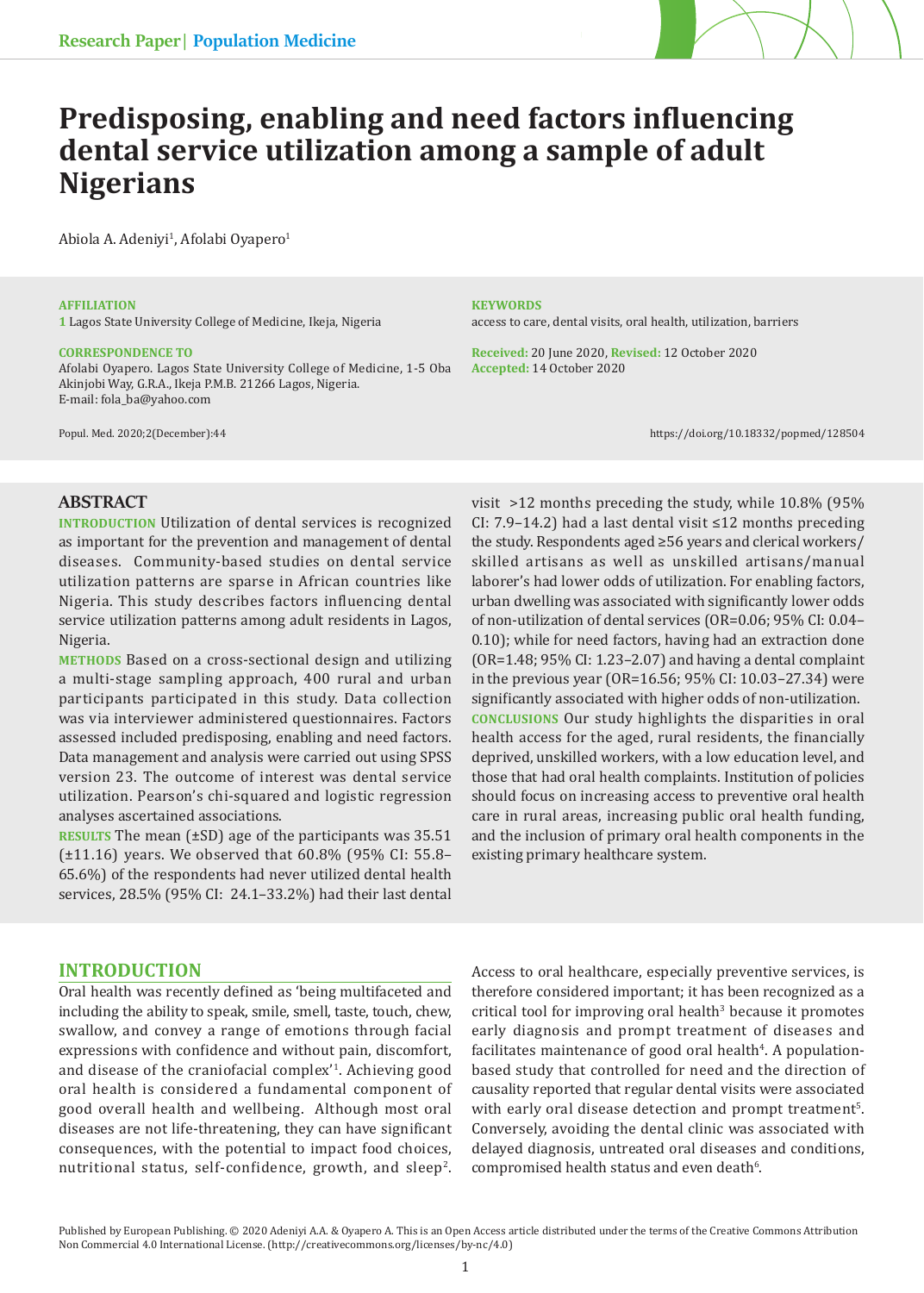

Dental service utilization often used as a proxy for access to care, is assessed by the number of visits to dental care facilities per year, or the number of people who have at least one dental visit in the previous year<sup>7</sup>. Studies from developed countries assessing the level and the pattern of utilization of dental health services have shown fair to good utilization patterns<sup>8-11</sup>. Nonetheless, financial barriers to obtaining needed care were comparatively higher for dental care relative to other healthcare services<sup>12</sup>. Unfortunately, in many Sub-Saharan African countries, there is little research in this area. The few existing reports show that utilization of dental care services is very low and visits to dental facilities are mostly undertaken for symptomatic reasons<sup>13-18</sup>. In Nigeria specifically, information on dental service utilization patterns among adult Nigerians is sparse, especially community-based studies. To date only one household-based survey has been conducted on oral healthcare utilization in Nigeria<sup>15</sup>.

Dental service utilization is driven by a complex interaction of individual, social and contextual factors which influence access to dental care. In many African countries, the availability and accessibility of oral health services is seriously constrained and the provision of essential oral care is limited<sup>13</sup>. Access is also limited due to financial constraints and high levels of poverty since oral healthcare services are mainly financed by out-of-pocket payments<sup>15,18</sup>. There are suggestions that irregular dental attendance is largely due to low oral health awareness. However, there is no empirical evidence to confirm this, as there is a myriad of factors that could act as barriers to accessing oral healthcare services in developing countries<sup>18-21</sup>. To develop strategies for promoting access to oral healthcare there is a need to accurately identify the barriers particularly from the perspective of the end-users. Such information would provide evidence for policy direction and strategies for increasing access to oral healthcare. Thus, this research was designed to determine the patterns of dental service utilization and identify the self-reported perceived barriers to dental service utilization among a sample of adult Nigerians. We also sought to determine the associated predisposing (age, gender), enabling (education, occupation, income, location: rural/ urban) and need factors (dental complaint in the last year) influencing dental service utilization.

## **METHODS**

# **Study design and setting**

A descriptive, cross-sectional, household survey was conducted among adult residents of one rural and one urban location in Lagos State, which is located in southwestern Nigeria and is the economic nerve-center of the country. It comprises 20 Local Government Areas (LGAs), which are the smallest units of administration in the country. This study was conducted in two LGAs; Ikeja LGA representing an urban cosmopolitan area, and Epe LGA representing a rural area.

## **Study location**

Epe local government area has a total population of 323634 people of which 153360 are males<sup>22</sup>. Most of the inhabitants of the LGA engage in fishing and farming activities for their livelihood, though fishing is seasonal and synchronized to the fish life cycle. There is a secondary healthcare facility which houses a dental clinic staffed by two dentists and two dental nurses and only one private dental clinic staffed by one dentist and one dental auxiliary. Ikeja LGA, which is the capital of Lagos State, is a cosmopolitan area that is mostly well planned with commercial and residential areas and has a population of 648720 people. It houses a local and an international airport, the State government secretariat, and it is populated by urbane/upwardly mobile citizens, business people, as well as artisans. It has a tertiary dental facility, two military dental clinics as well as over 30 well-equipped private dental clinics with adequate number of personnel.

#### **Theoretical framework for research**

This research was based on the model proposed by Anderson and Newman<sup>23</sup> which classified the factors that influence health service utilization as predisposing factors, enabling factors and need factors. Predisposing factors influence the individual's tendency to use health services before the need arises, such as demographic characteristics (age, sex, and marital status), social structure (education, race, occupation, and ethnicity) and health beliefs (attitudes towards health services). Enabling factors denote attributes specific to the individual or community and are categorized into familyrelated variables (income, health insurance) and communityrelated variables (number of health facilities and health personnel in a community). Need factors however comprise perceived need (disability, symptoms and diagnosis) and professionally evaluated need (symptoms and diagnosis).

#### **Sample selection**

Using a sample size formula for descriptive studies  $(Z^2pq/e^2)$ , a minimum sample size $24$  of 195 was calculated for each study location using a prevalence utilization of dental services of 14% from a similar Nigerian study, thus making the total minimum sample size 390. A multi-stage sampling method was utilized with Epe being selected as the rural region and Ikeja as the urban region at the first stage using a replacement balloting technique. The second stage involved the identification of the principal study areas in each of the selected LGAs. One central and one peripheral geographical location was selected in each by the LGA officials based on a convenience sampling method. At the third level of sampling, the cluster sampling technique was utilized. Two clusters per selected location making a total of eight clusters was selected by simple random technique. Interviewers were assigned to visit the selected clusters and every household in the cluster was visited. The interviews were conducted from house-to-house and only one adult per household was interviewed. The process continued until the required number of participants was obtained.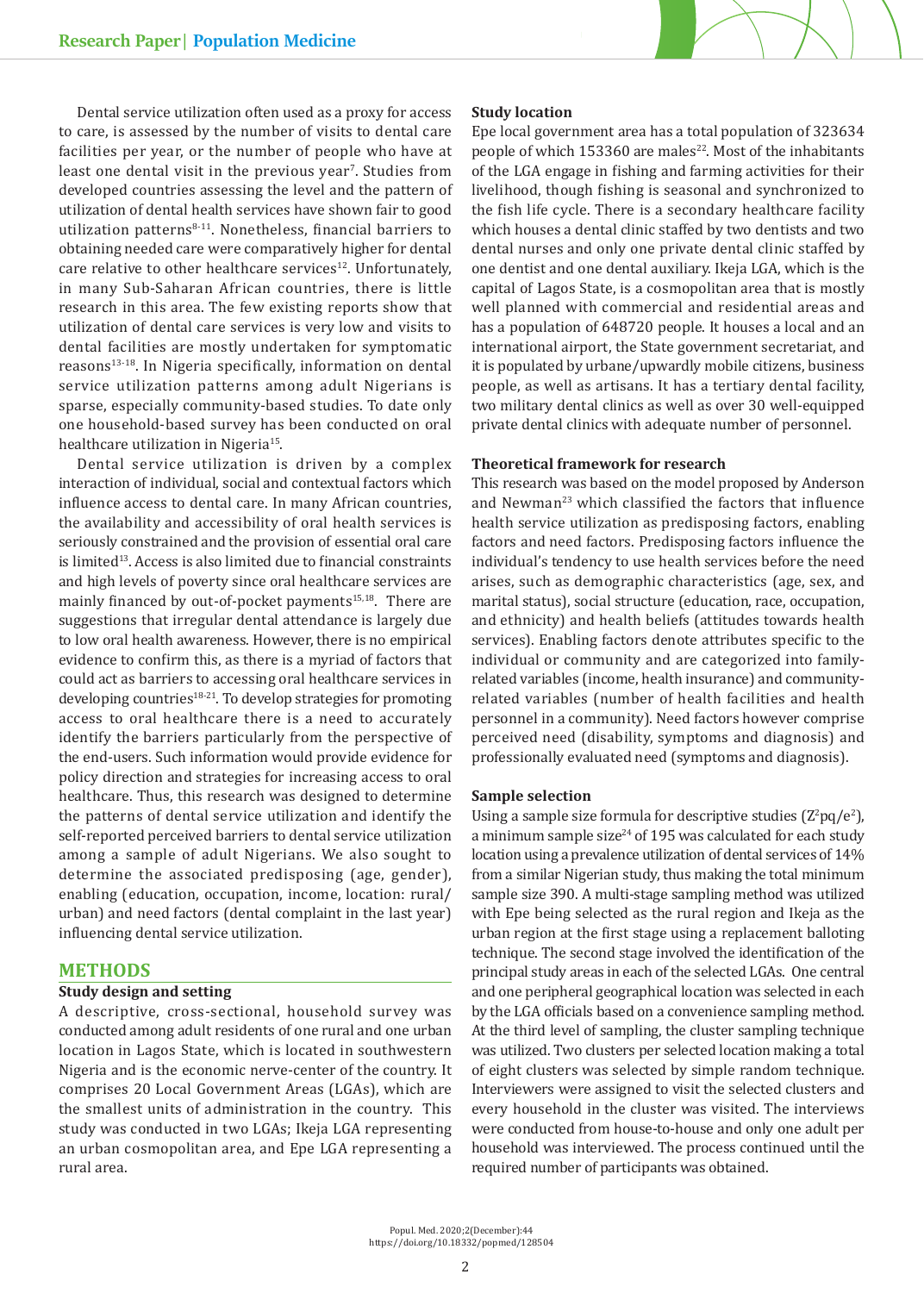## **Eligibility criteria**

Participants included in the study were persons, aged ≥18 years, who permanently resided in the study locations. Temporary residents and those that refused to give informed consent were excluded from the study. Households that had no residents at the time of data collection were also excluded.

#### **Data collection**

Data were collected using interviewer administered structured questionnaires. The interviewers were fluent in the local languages of the communities visited and were given an intensive two-day training prior to the commencement of the data collection. They were trained on the data collection procedure and details of the study collection tool. The protocol for the study was submitted to the Health Research and Ethics Committee of the Lagos State University Teaching Hospital and written approval was obtained. In addition, permission to conduct the study was also obtained from the LGA authorities and local community leaders. Written informed consent was also obtained from all participants.

#### **Study instrument**

The survey instrument, which was evaluated for face and content validity, was pilot tested before use. Discussions and clarifications were made about the content of the questionnaire during training and pilot test. Based on the findings of the pilot test, the survey instrument was modified before final data collection. Data from the pilot test were not included in the final data analysis. The questionnaire included both closed-ended and open-ended questions and comprised three sections. The first section explored the sociodemographic characteristics of the participants including gender, age, level of education, occupation, and household size. The second section assessed the participants' dental utilization patterns including the type of dental facility attended, most recent dental complaint and the types of treatment received. The third section obtained information on the participants' perceived barriers to accessing regular dental care services including the cost of services, access to health insurance, transportation constraints, dental fear and apprehension, waiting period, and perceptions about the need for dental treatment.

### **Statistical analysis**

Data management and analysis were carried out, using the Statistical Package of Social Science version 23.0 (IBM, Armonk, New York, USA). Descriptive statistics were presented as frequency, percentages, means and standard deviations. Age, gender and occupation were categorized as predisposing factors; income and location of residence as enabling factors; Self-rated oral health; and dental complaints in the past year and dental treatment received were grouped as need factors. Stratified analyses were conducted for the independent variables to determine the

association between predisposing, enabling and need factors with health services utilization that differed across strata. The open-ended questions that assessed the perceived dental needs in the community were also grouped into categories and similarly analyzed. To determine whether the outcome variable was associated with the independent variables (predisposing, enabling, and need), Pearson's  $\chi^2$  and multiple logistic regression analyses were used. Statistical significance was set at p<0.05.

#### **RESULTS**

Table 1 presents the individual characteristics according to dental services utilization outcomes. A total of 400 participants were surveyed. The mean age of the participants was 35.51±11.16 years (range 18–80 years). Most participants were aged 26–35 years [136 (34.0%)], were females [232 (58.0%)], mainly of technical/semi-professional or clerical/skilled artisan occupations [143 (35.8%) each] but were equally distributed in the rural and urban regions [200 (50.0%) each]. We observed that 60.8% (95% CI: 55.8– 65.6) of the respondents had never utilized dental health services; 28.5% (95% CI: 24.1–33.2) had their last dental visit >12 months preceding the study while 10.8% (95% CI: 7.9–14.2) had a last dental visit ≤12 months preceding the study. All individual predisposing factors (except gender) and all individual enabling factors (except income) and only evaluated need were significantly associated with all utilization outcomes. On perceived need, even though 79.8% of the respondents rated their oral health as very good, only 10.8% visited the dentist in the preceding year, even though 72.8% had a dental complaint in the preceding year.

Table 2 presents the odds ratios and confidence intervals from the bivariate analysis from predictor predisposing, enabling and need variables and utilization outcomes. Odds of non-utilization of dental services were significantly lower among respondents aged 26–35 years, 36–45 years and 46–55 years, those earning between 100000–199999 NGN monthly (157 Nigerian Naira about 1 US\$ when the study was conducted) (OR=0.10; 95% CI: 0.00–0.12) and urban residents (OR=0.06; 95% CI: 0.04–0.10) but significantly higher among unskilled and manual laborers (OR=4.63; CI: 1.44–14.93) and those that did not need dental treatment (OR=13.52; 95% CI: 6.03–30.34). Odds of a recent dental visit ≤12 months preceding the study were however significantly higher among urban residents (OR=11.87; 95% CI: 4.15– 33.92) and those that rated their oral health as poor or very poor (OR=3.45; 95% CI: 1.04–11.45).

In the multivariable regression analysis of significant predictors in the bivariate model (Table 3) for non-utilization of dental services, for predisposing factors, respondents aged 26–35 years (OR=0.26; 95% CI: 0.13–0.53) and those aged 36–45 years (OR:=0.19; 95% CI: 0.09–0.40) had significantly lower odds of non-utilization of dental services while clerical workers/skilled artisans (OR=3.66; 95% CI: 1.65–8.10) as well as unskilled artisans/manual laborers (OR=8.98;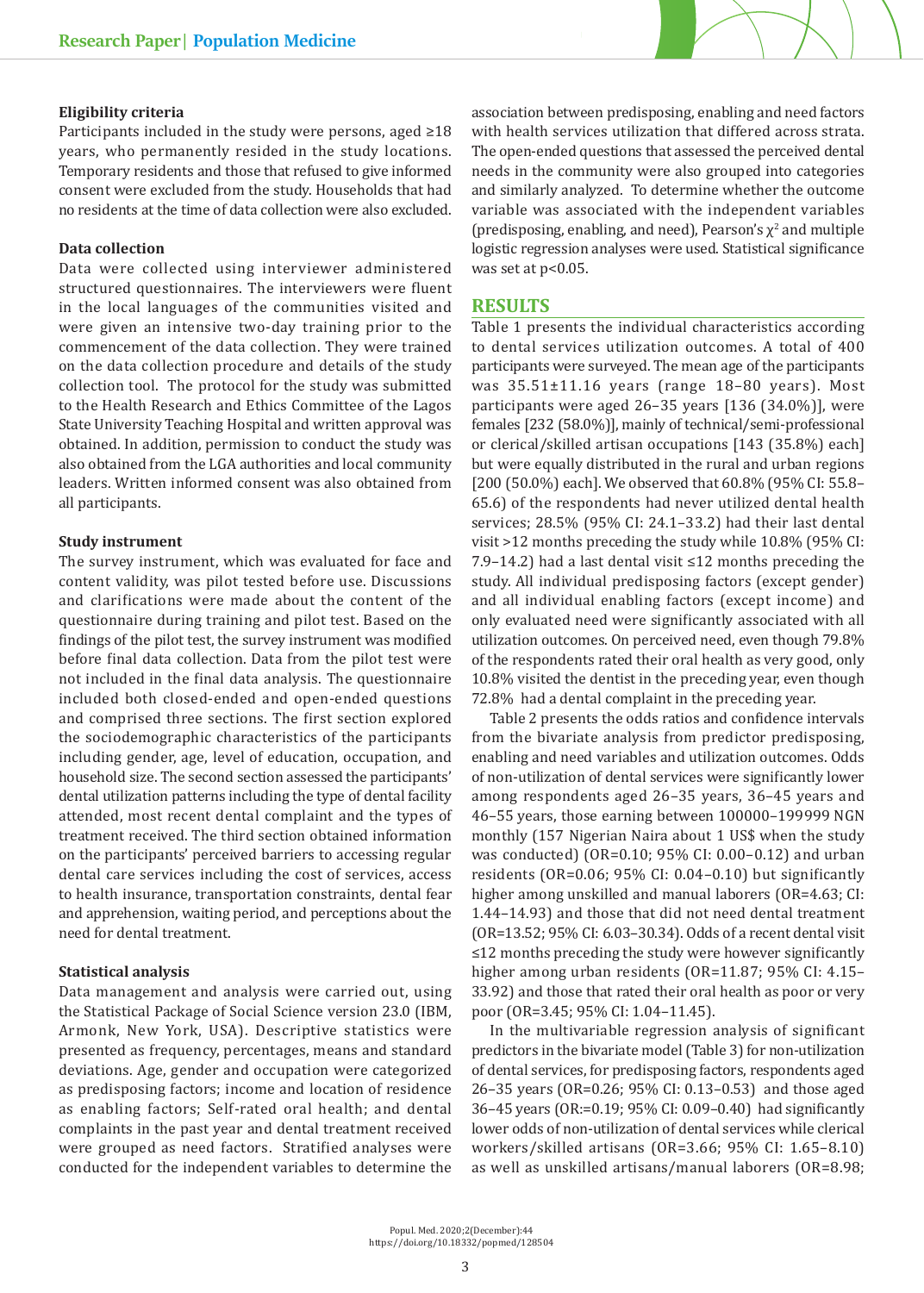

| <b>Characteristics</b>                                | <b>Total</b> |                  | <b>Never used dental</b><br>services | <b>Last dental visit</b><br>>12 months ago |               | <b>Last dental visit</b><br>$\leq$ 12 months ago |               | $\chi^2$ and p       |
|-------------------------------------------------------|--------------|------------------|--------------------------------------|--------------------------------------------|---------------|--------------------------------------------------|---------------|----------------------|
|                                                       | n (%)        | $\frac{0}{0}$    | 95% CI                               | $\%$                                       | 95% CI        | $\%$                                             | 95% CI        |                      |
| Predisposing: demographic                             |              |                  |                                      |                                            |               |                                                  |               |                      |
| <b>Total</b>                                          | 400 (100)    | 60.8             | 55.8-65.6                            | 28.5                                       | $24.1 - 33.2$ | 10.8                                             | $7.9 - 14.2$  |                      |
| Age (years)                                           |              |                  |                                      |                                            |               |                                                  |               |                      |
| $18 - 25$                                             | 77 (19.3)    | 81.7             | $77.3 - 86.1$                        | 5.6                                        | $3.0 - 8.2$   | 12.7                                             | $8.9 - 16.5$  | 31.12<br>$< 0.001*$  |
| $26 - 35$                                             | 136 (34.0)   | 55.9             | $51.6 - 60.2$                        | 14.0                                       | $11.0 - 17.0$ | 30.1                                             | $26.2 - 34.0$ |                      |
| $36 - 45$                                             | 118 (26.5)   | 48.3             | 43.7-52.9                            | 9.3                                        | $6.6 - 12.0$  | 43.4                                             | 38.8-48.0     |                      |
| $46 - 55$                                             | 49 (11.7)    | 67.3             | $60.6 - 74.0$                        | 12.2                                       | $7.5 - 16.9$  | 20.4                                             | $14.6 - 26.2$ |                      |
| $\geq 56$                                             | 19(4.5)      | 78.9             | 69.5-88.3                            | $10.5\,$                                   | $3.5 - 17.5$  | 10.5                                             | $3.5 - 17.5$  |                      |
| <b>Sex</b>                                            |              |                  |                                      |                                            |               |                                                  |               |                      |
| Male                                                  | 168 (42.0)   | 57.1             | 53.3-60.9                            | 13.1                                       | $10.5 - 15.7$ | 29.9                                             | 26.4-33.4     | 2.26<br>0.322        |
| Female                                                | 232 (58.0)   | 63.4             | $60.2 - 66.6$                        | 9.1                                        | $7.2 - 11.0$  | 27.6                                             | $24.7 - 30.5$ |                      |
| <b>Predisposing: occupation</b>                       |              |                  |                                      |                                            |               |                                                  |               |                      |
| Managerial/professional                               | 34(8.5)      | 32.4             | 24.4-40.4                            | 22.3                                       | 15.2-29.4     | 44.1                                             | 35.6-52.6     | 98.98<br>$< 0.001*$  |
| Technical/semi-professional                           | 80 (20.0)    | 31.2             | $26.0 - 36.4$                        | 55.0                                       | 49.4-60.6     | 13.8                                             | $9.9 - 17.7$  |                      |
| Clerical/skilled artisan                              | 143 (35.8)   | 63.6             | 59.6-67.6                            | 26.6                                       | 22.9-30.3     | 9.8                                              | $7.3 - 12.3$  |                      |
| Unskilled/manual                                      | 143 (35.8)   | 81.8             | 78.6-85.0                            | 16.8                                       | 13.7-19.9     | 2.1                                              | $0.9 - 3.3$   |                      |
| <b>Enabling: income (NGN)</b> <sup>a</sup>            |              |                  |                                      |                                            |               |                                                  |               |                      |
| ≤9999                                                 | 24(13.6)     | 87.5             | 80.7-94.3                            | 12.5                                       | $5.7 - 19.3$  | $0.0\,$                                          | $0.0 - 0.0$   | 9.53<br>0.300        |
| 10000-49999                                           | 121 (68.8)   | 75.2             | $71.3 - 79.1$                        | 13.2                                       | $10.1 - 16.3$ | 11.6                                             | $8.7 - 14.5$  |                      |
| 50000-99999                                           | 16(9.1)      | 56.2             | 43.8-68.6                            | 18.8                                       | $9.0 - 28.6$  | 25.0                                             | $14.2 - 35.8$ |                      |
| 100000-199999                                         | 9(5.1)       | 88.9             | 78.4-99.4                            | $11.1\,$                                   | $6.0 - 21.6$  | $0.0\,$                                          | $0.0 - 0.0$   |                      |
| $\geq$ 200000                                         | 6(3.4)       | 83.3             | 68.1-98.5                            | 16.7                                       | $1.5 - 31.9$  | $0.0\,$                                          | $0.0 - 0.0$   |                      |
| <b>Enabling: location</b>                             |              |                  |                                      |                                            |               |                                                  |               |                      |
| Urban                                                 | 200(50.0)    | 89.0             | 86.8-91.2                            | 9.0                                        | $7.0 - 11.0$  | 2.0                                              | $1.0 - 3.0$   | 134.40<br>$< 0.001*$ |
| Rural                                                 | 200 (50.0)   | 32.5             | $29.2 - 35.8$                        | 48.0                                       | $44.5 - 51.5$ | 19.5                                             | $16.7 - 22.3$ |                      |
| Perceived need: self-rated<br>oral health             |              |                  |                                      |                                            |               |                                                  |               |                      |
| Very good/good                                        | 319 (79.8)   | 63.0             | $60.3 - 65.7$                        | 28.2                                       | $25.7 - 30.7$ | 8.8                                              | $7.2 - 10.4$  | 7.83<br>0.098        |
| Fair                                                  | 52(13.0)     | $50.0$           | $43.1 - 56.9$                        | 32.7                                       | 26.2-39.2     | 17.3                                             | $12.1 - 22.5$ |                      |
| Poor/very poor                                        | 29(7.3)      | 55.2             | $46.0 - 64.4$                        | 24.1                                       | $16.2 - 32.0$ | 20.7                                             | 13.2-28.2     |                      |
| Perceived need: dental<br>complaints in the past year |              |                  |                                      |                                            |               |                                                  |               |                      |
| No                                                    | 109(27.3)    | 53.2             | 48.4-58.0                            | 31.2                                       | 26.8-35.6     | 15.6                                             | $12.1 - 19.1$ | 5.06<br>0.080        |
| Yes                                                   | 291 (72.8)   | 63.6             | 60.8-66.4                            | 27.5                                       | 24.9-30.1     | 8.9                                              | $7.2 - 10.6$  |                      |
| <b>Need evaluated: previous</b><br>treatment received |              |                  |                                      |                                            |               |                                                  |               |                      |
| Extraction                                            | 49 (12.3)    | $\boldsymbol{0}$ | $0.0 - 0.0$                          | 79.6                                       | 75.8-93.4     | 20.4                                             | 14.6-26.2     | 119.86<br>$< 0.001*$ |
| Preventive or restorative                             | 85 (21.3)    | $\boldsymbol{0}$ | $0.0 - 0.0$                          | 55.3                                       | 49.9-60.7     | 44.7                                             | 35.7-53.7     |                      |
| No dental treatment                                   | 266 (66.5)   | 79.3             | 76.8-81.8                            | 16.5                                       | 14.2-18.8     | 10.8                                             | $8.9 - 12.7$  |                      |

a NGN: 157 Nigerian Naira about 1 US\$ when the study was conducted. \*Significant.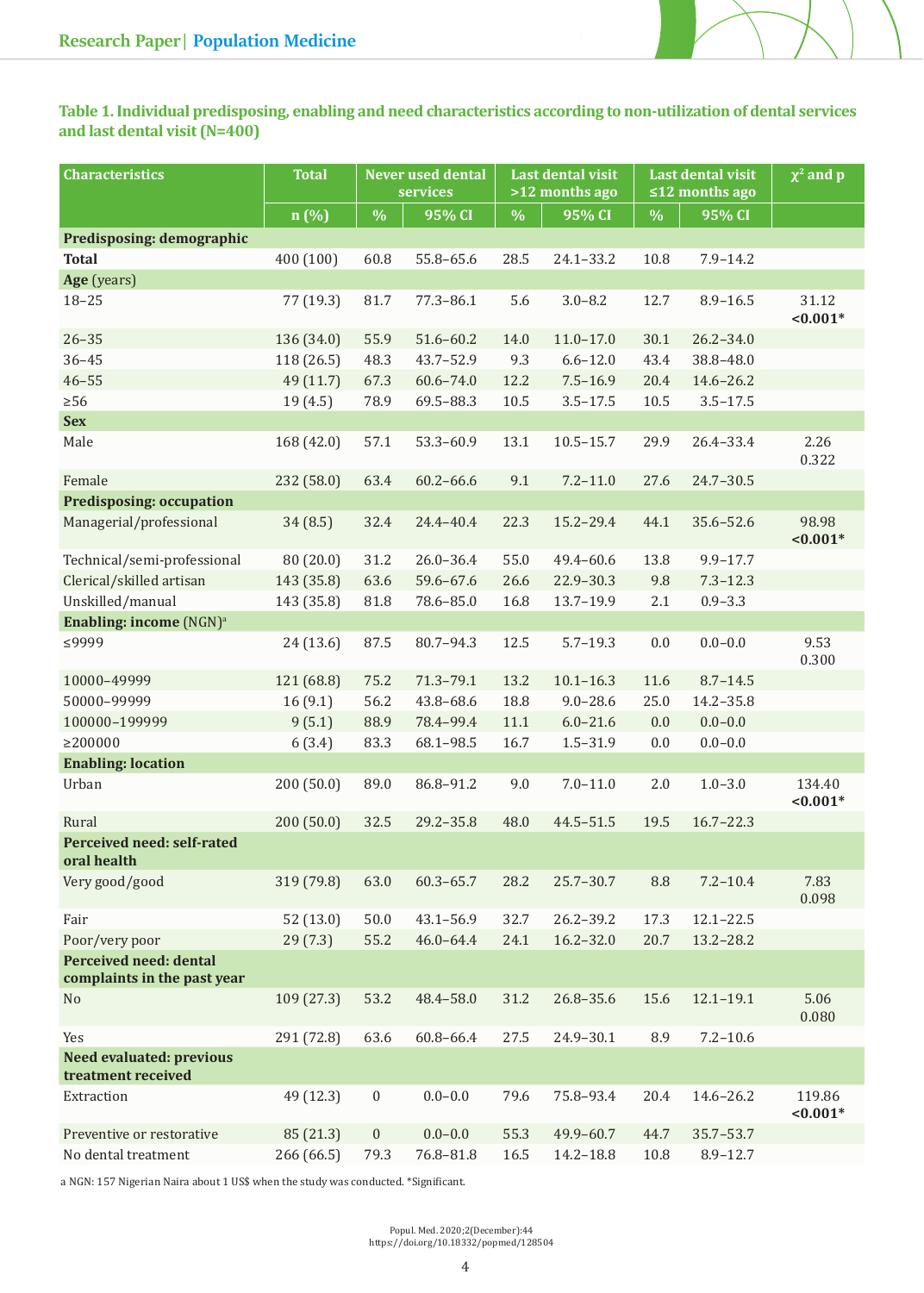

**Table 2. Bivariate analyses between independent variables and non-utilization of dental services and last dental visit (N=400)**

| <b>Variable</b>                                                                        |           | <b>Non-utilization</b> |                      |           | <b>Last dental visit</b><br>$>12$ months |                  |           | <b>Last dental visit</b><br>$\leq$ 12 months |              |  |
|----------------------------------------------------------------------------------------|-----------|------------------------|----------------------|-----------|------------------------------------------|------------------|-----------|----------------------------------------------|--------------|--|
|                                                                                        | <b>OR</b> | 95% CI                 | $\mathbf{p}$         | <b>OR</b> | 95% CI                                   | $\mathbf{p}$     | <b>OR</b> | 95% CI                                       | $\mathbf{p}$ |  |
| <b>Age</b> (years) (Ref. 18-25)                                                        |           |                        |                      |           |                                          |                  |           |                                              |              |  |
| $26 - 35$                                                                              | 0.22      | $0.09 - 0.54$          | $0.001*$             | 2.26      | $1.03 - 6.39$                            | $0.043*$         | 2.56      | $0.72 - 9.11$                                | 0.148        |  |
| $36 - 45$                                                                              | 0.15      | $0.060 - 0.38$         | $< 0.001*$           | 5.76      | 2.24-14.80                               | < 0.001          | 1.35      | $0.35 - 5.31$                                | 0.665        |  |
| $46 - 55$                                                                              | 0.21      | $0.07 - 0.66$          | $0.007*$             | 2.87      | $0.89 - 9.29$                            | 0.078            | 2.86      | 0.59-13.79                                   | 0.192        |  |
| $\geq 56$                                                                              | 0.90      | $0.16 - 4.97$          | 0.905                | 1.06      | $0.17 - 6.58$                            | 0.952            | 1.28      | $0.15 - 10.93$                               | 0.822        |  |
| Sex (Ref. Female)                                                                      |           |                        |                      |           |                                          |                  |           |                                              |              |  |
| Male                                                                                   | 0.50      | $0.23 - 1.07$          | 0.073                | 2.24      | $1.05 - 4.75$                            | 0.037            | 1.08      | $0.41 - 2.87$                                | 0.882        |  |
| <b>Occupation</b> (Ref. Professional/<br>managerial)                                   |           |                        |                      |           |                                          |                  |           |                                              |              |  |
| Technical/                                                                             |           |                        |                      |           |                                          |                  |           |                                              |              |  |
| semi-professional                                                                      | 0.47      | $0.15 - 1.45$          | 0.188                | 8.31      | 2.93-23.58                               | $< 0.001*$       | 0.21      | $0.08 - 0.59$                                | 0.594        |  |
| Clerical/skilled artisan                                                               | 1.03      | $0.33 - 3.18$          | 0.958                | 3.85      | 1.30-11.41                               | $0.015*$         | 0.27      | $0.09 - 0.80$                                | 0.800        |  |
| Unskilled/manual                                                                       | 4.63      | 1.44-14.93             | $0.010*$             | 1.57      | $0.51 - 4.77$                            | 0.430            | 0.05      | $0.01 - 0.22$                                | 0.200        |  |
| <b>Enabling-Financing: Income</b><br>$(Ref. > 200000 NGN)^a$                           |           |                        |                      |           |                                          |                  |           |                                              |              |  |
| ≤9999                                                                                  | 0.55      | $0.24 - 12.76$         | 0.708                | 0.91      | $0.04 - 18.81$                           | 0.954            | 2.95      | $0.50 - 4.10$                                | 0.893        |  |
| 10000-49999                                                                            | 0.24      | $0.02 - 2.75$          | 0.248                | 0.62      | $0.05 - 7.94$                            | 0.712            | 1.24      | $0.89 - 7.44$                                | 0.594        |  |
| 50000-99999                                                                            | 0.11      | $0.01 - 1.08$          | 0.058                | 2.63      | $0.29 - 24.15$                           | 0.394            | 0.49      | $0.04 - 3.94$                                | 0.293        |  |
| 100000-199999                                                                          | 0.10      | $0.00 - 0.12$          | $\leq 0.001^*$ 21.50 |           | 2.11-219.36                              | $0.010*$         | 0.32      | $0.22 - 3.02$                                | 0.834        |  |
| <b>Enabling-Location</b> (Ref. Rural)                                                  |           |                        |                      |           |                                          |                  |           |                                              |              |  |
| Urban                                                                                  | 0.06      | $0.04 - 0.10$          | $< 0.001*$           | 9.33      | 5.34-16.31                               | $< 0.001*$ 11.87 |           | 4.15 - 33.92                                 | $< 0.001*$   |  |
| Perceived need: Self-rated<br>oral health (Ref. Very good/<br>good)                    |           |                        |                      |           |                                          |                  |           |                                              |              |  |
| Fair                                                                                   | 0.56      | $0.22 - 1.45$          | 0.231                | 1.00      | $0.41 - 2.43$                            | 0.998            | 1.77      | $0.62 - 5.03$                                | 0.287        |  |
| Poor/very poor                                                                         | 0.55      | $0.19 - 1.56$          | 0.261                | 0.93      | $0.33 - 2.61$                            | 0.895            | 3.45      | 1.04-11.45                                   | $0.043*$     |  |
| <b>Perceived need: Dental</b><br>complaints in the past year<br>(Ref.: No)             |           |                        |                      |           |                                          |                  |           |                                              |              |  |
| Yes                                                                                    | 1.10      | $0.54 - 2.23$          | 0.788                | 0.86      | $0.45 - 1.67$                            | 0.663            | 1.00      | $0.45 - 2.21$                                | 0.493        |  |
| <b>Need evaluated: Previous</b><br>treatment received (Ref.<br>Preventive/restorative) |           |                        |                      |           |                                          |                  |           |                                              |              |  |
| Extraction                                                                             | 1.70      | $0.62 - 4.66$          | $0.005*$             | 1.02      | $0.43 - 2.46$                            | 0.958            | 0.64      | $0.23 - 1.79$                                | 0.394        |  |
|                                                                                        |           |                        |                      |           |                                          |                  |           |                                              |              |  |

a NGN: 157 Nigerian Naira about 1 US\$ when the study was conducted.

95% CI: 3.91–20.64) had higher odds of non-utilization. For enabling factors, urban dwelling was associated with significantly lower odds of non-utilization of dental services (OR=0.06; 95% CI: 0.04–0.10); while for need factors, having

had an extraction done (OR=1.48; 95% CI: 1.23–2.07) and having a dental complaint in the previous year (OR=16.56; 95% CI: 10.03–27.34) were significantly associated with higher odds of non-utilization.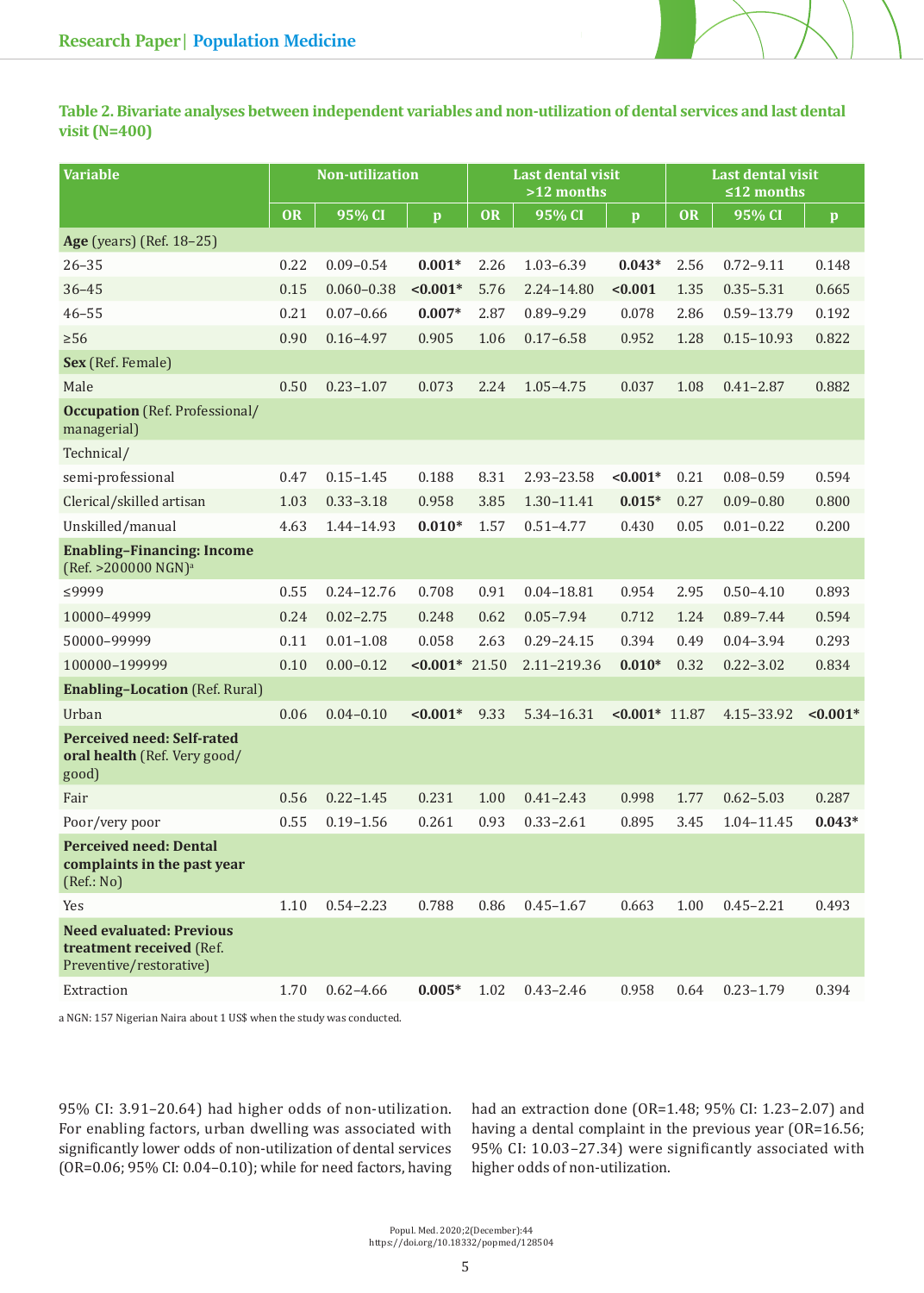

**Table 3. Multivariable logistic regression analysis of significant predictors in the bivariate model of nonutilization of dental services (N=400)**

| Variable                                                                | <b>Final model</b>         |                                     |              |  |  |
|-------------------------------------------------------------------------|----------------------------|-------------------------------------|--------------|--|--|
|                                                                         | Odds<br>ratio <sup>a</sup> | 95% CI                              | $\mathbf{p}$ |  |  |
| <b>Predisposing</b>                                                     |                            |                                     |              |  |  |
| Age (years) (Ref. 18-25)                                                |                            |                                     |              |  |  |
| $26 - 35$                                                               | 0.26                       | $0.13 - 0.53$                       | ${<}0.001*$  |  |  |
| $36 - 45$                                                               | 0.19                       | $0.09 - 0.40$                       | ${<}0.001*$  |  |  |
| $46 - 55$                                                               | 0.43                       | $0.18 - 1.01$                       | 0.053        |  |  |
| $\geq 56$                                                               | 0.78                       | $0.22 - 2.75$                       | 0.694        |  |  |
| Sex (Ref. Female)                                                       |                            |                                     |              |  |  |
| Male                                                                    | 0.77                       | $0.51 - 1.16$                       | 0.209        |  |  |
| <b>Occupation</b> (Ref.<br>Professional/managerial)                     |                            |                                     |              |  |  |
| Technical/semi-<br>professional                                         | 0.95                       | $0.40 - 2.25$                       | 0.905        |  |  |
| Clerical/skilled artisan                                                | 3.66                       | $1.65 - 8.10$                       | $0.001*$     |  |  |
| Unskilled/manual                                                        | 8.98                       | $3.91 - 20.64$                      | $< 0.001*$   |  |  |
| <b>Enabling</b>                                                         |                            |                                     |              |  |  |
| <b>Income</b> (Ref. >200000<br>$NGN$ ) $b$                              |                            |                                     |              |  |  |
| ≤9999                                                                   | 0.43                       | $0.12 - 0.56$                       | 0.041        |  |  |
| 10000-49999                                                             | 0.18                       | $0.04 - 0.88$                       | 0.033        |  |  |
| 50000-99999                                                             | 1.14                       | $0.10 - 12.66$                      | 0.913        |  |  |
| 100000-199999                                                           | 0.71                       | $0.06 - 8.40$                       | 0.789        |  |  |
| <b>Location</b> (Ref. Rural)                                            |                            |                                     |              |  |  |
| Rural (Ref.)                                                            |                            |                                     |              |  |  |
| Urban                                                                   | 0.06                       | $0.040 - 0.10$                      | $< 0.001*$   |  |  |
| <b>Need factors</b>                                                     |                            |                                     |              |  |  |
| <b>Perceived dental health</b><br>(Ref. Very good/good)                 |                            |                                     |              |  |  |
| Fair                                                                    | 1.38                       | $0.64 - 2.98$                       | 0.406        |  |  |
| Poor/very poor                                                          | 0.81                       | $0.33 - 2.00$                       | 0.655        |  |  |
| Dental complaints in the<br>past year (Ref. No)                         |                            |                                     |              |  |  |
| <b>Yes</b>                                                              | 16.56                      | $10.03 - 27.34$ <0.001 <sup>*</sup> |              |  |  |
| <b>Need evaluated</b>                                                   |                            |                                     |              |  |  |
| <b>Previous treatment</b><br>received (Ref. Preventive/<br>restorative) |                            |                                     |              |  |  |
| Extraction                                                              | 1.48                       | $1.23 - 2.07$                       | $0.003*$     |  |  |

a Adjusted for age, sex, occupation and location. b NGN: 157 Nigerian Naira about 1 US\$ when the study was conducted.

# **DISCUSSION**

Dental service utilization possibly influences the prevalence of oral diseases and it is dependent on several factors that differ based on the healthcare system in each country<sup>8</sup>. The aim of our study was to examine the enabling and predisposing factors and need factors that influence the utilization of dental services in a rural and an urban region in Lagos, Nigeria. Comparatively little is known about oral health service utilization trends among populations of African countries due to paucity of research data. Our findings are, however, unique compared to previous research that have been conducted on the utilization of dental services in Nigeria since we utilized a communitybased survey rather than relying on a hospital-based cohort. Only about 39.2% of our study population reported any prior dental visit while only 10% visited the dentist in the preceding year. The low utilization rates suggest that trends in dental services utilization have not improved in recent years, further justifying the need to examine the factors that determine utilization, which may help to design appropriate interventions to improve access to dental services.

Most participants were aged 26–35 years, which represents a very productive age group, and were female. Considering the fact that women are often the key decision makers regarding family oral healthcare and that maternal attitude to oral health has been reported to be a significant predictor of children's oral health in Nigeria25, their views on barriers to oral health will likely be important for understanding dental utilization patterns. Our study participants had technical/semi-professional or clerical/ skilled artisan occupation, but were equally distributed in the rural and urban regions. Our results show that all individual predisposing factors (except gender) and all individual enabling factors (except income) and only need were evaluated to be significantly associated with all utilization outcomes.

For predisposing factors, in both the bivariate and multivariable models, the odds of utilization of dental services were significantly higher among younger respondents, while the aged respondents had a lower likelihood of utilization of dental services. It has been shown that dental care utilization is low among older people, predominantly among the socioeconomically deprived due to major barriers. Dental care cost, shortage of professionals, and lack of awareness with regard to services provided and location of facilities have been important barriers to the utilization of dental services among older adults<sup>26</sup>. Ajayi and Arigbede<sup>27</sup> identified the cost of dental treatment as a major barrier to oral healthcare utilization but they observed a more significant association between access to care and the fear of dental injection and the feeling of insecurity from the dental operating environment. This indicates that dental anxiety may be a modifying factor to other predisposing factors.

For enabling factors, urban dwelling was associated with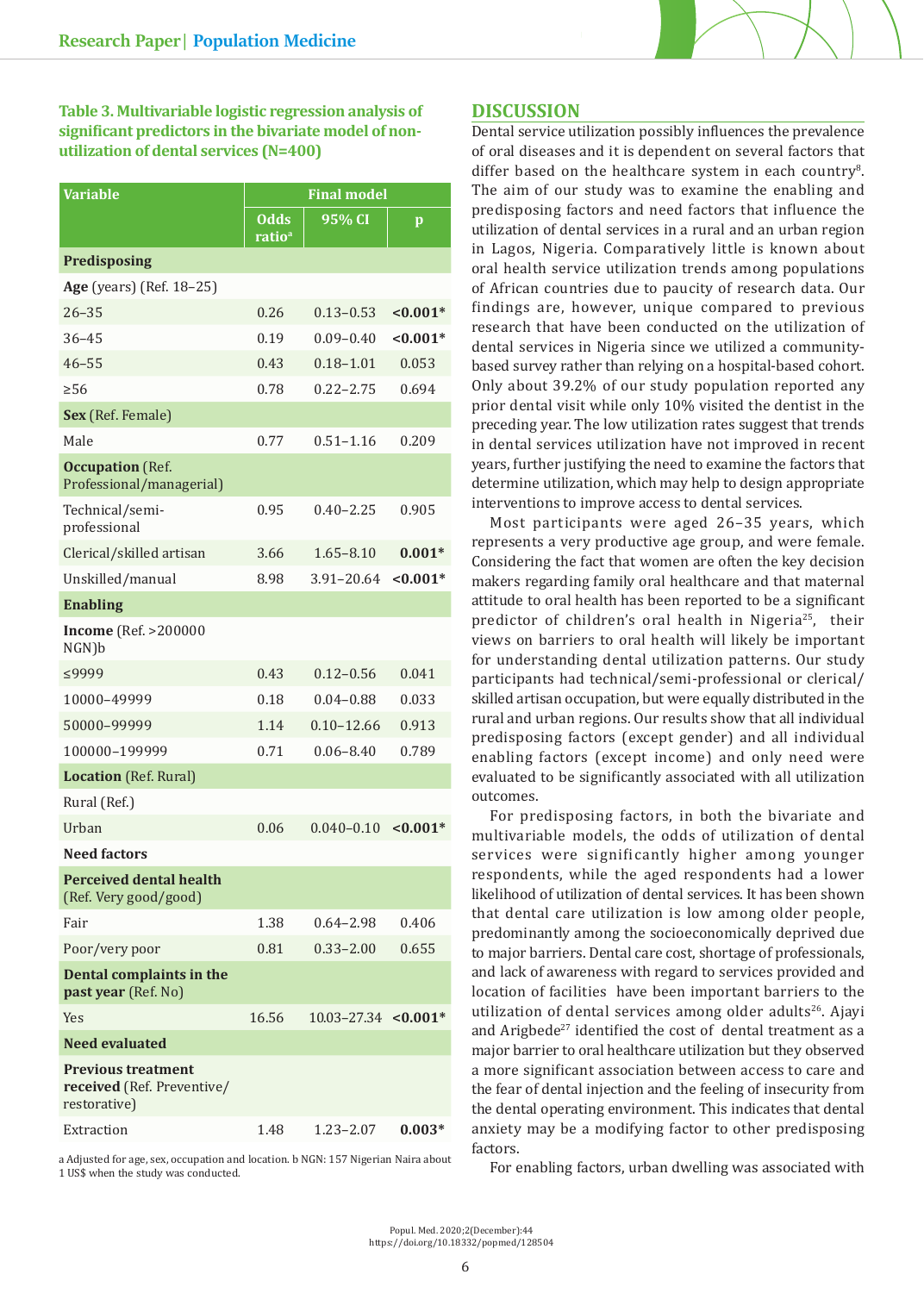significantly higher odds of utilization of dental services. A similar study on dental services utilization found that almost 10% of the rural community preferred to use the traditional healer compared to 5.6% individuals residing in the urban area. Studies from different regions have observed a difference between the utilization of oral healthcare in regard to residence, with rural residents making less use oral healthcare than their urban counterparts<sup>28,29</sup>. Epe LGA in our study had only one secondary healthcare facility, which houses a dental clinic staffed by two dentists and two dental nurses and only one private dental clinic staffed by one dentist and one dental auxiliary. Thus, service availability and accessibility are important factors in dental service utilization. People living in rural areas have been found to have more unmet dental needs and lower dental service utilization rates than those in urban sites $29$ . In remote and rural areas, where distances to clinics are great, people are less likely to demand care, to have higher rates of dental caries, and permanent tooth loss than urban populations $30$ . Majority of dental facilities are located in cities and towns because access to social amenities, such as electricity and potable water, is easier in urban areas. Only 20% of dentists in both the private and public sectors work in rural areas where more than half of the population resides $31$ , despite growth in the dental education sector and the advent of programs designed to promote dental practice in these areas.

Similarly, we observed that clerical workers/skilled artisans as well as unskilled artisans/manual laborers who were less educated and of a lower socioeconomic status (SES) had lower odds of utilization. This result confirms previous findings showing that socioeconomic conditions are very important predictors of dental services usage, while a higher SES has been found to increase the likelihood for preventive measures in general $32$  and for utilizing dental prevention in particular<sup>33</sup>. The evidence shows, with a remarkable degree of consistency, that the deprived actually receive a less share of public health expenditure in developing countries than the rich<sup>34</sup>. Low household income and high cost of dental treatment have a negative impact on the utilization of oral healthcare and people with socioeconomic disparities are 7–9 times more likely to refrain from dental treatment and endure dental pain. Eliminating financial barriers to accessing healthcare amongst low socioeconomic and less educated groups may have a positive effect on oral healthcare utilization. Third party payment methods such as dental insurance, dental health-benefits and public dentalcare services subsidize dental expenditures and are believed to be an important factor in oral healthcare utilization, but these services are rarely available especially in rural areas of Nigeria. There have been repeated calls for a reduction in the reliance on out-of-pocket financing in developing countries.

On perceived need, even though 79.8% of the respondents rated their oral health as very good, and only 10.8% visited the dentist in the preceding year, about 72.8% had a dental complaint in the preceding year. This proportion was lower than the  $14\%$  reported by Fiske et al.<sup>35</sup> and the 28% of the population who had utilized services reported by Thomas<sup>36</sup>. For evaluated need, most of the participants in our study that utilized dental services within the preceding year had preventive or restorative treatment while those that had their last dental visit over 12 months had mainly dental extraction done. In related African studies, Varenne et al.17 observed that even though a high proportion of their respondents (62%) reported pain or acute discomfort affecting daily life, only 28% used oral health facilities, 48% used self-medication and 24% sought no treatment at all. Westaway et al.<sup>13</sup> also reported that only 37% of their sample had consulted a dentist or medical practitioner for oral care and it was usually for extractions<sup>13</sup>. In another study, it was observed that the most common complaint causing the patient to seek dentalcare services was caries with pulpal involvement (52.4%), and 60% of all complaints were associated with pain<sup>16</sup>. Our results thus agree with others that reported that pain and discomfort were the main factors that determine dental services usage across different age groups<sup>25,27</sup>.

In many societies across the world, people utilize oral health care only when they feel the need to. Severe toothache, loss of teeth and aesthetic concerns generally lead people to seek and utilize oral healthcare. Oral and dental health are usually given low priority and perceived as being of minor importance compared with general health; they self-manage the problem and dental visits are postponed until the symptoms have abated or until the pain becomes unbearable25. Diseases such as toothache often serve as prompts for seeking health services and patients are often unaware that severity of symptoms does not always correlate with the morbidity of the health condition. Oral cancer, however, which has a slow insidious onset may not be taken seriously until it is too late. Dental pain adversely affects the quality of life, normal functioning, and daily living of people, and most dental visits are aimed at immediate relief of pain. Patients often present themselves for dentalcare at the later stages of dental disease when overt symptoms such as pain and extreme discomfort appear, rather than earlier, i.e. a problem-oriented visit rather than a prevention-oriented one.

Our findings further validate the use of the Andersen and Newman<sup>23</sup> behavioral model for dental research applied to health services, as it highlighted the underlying factors associated with non-utilization of dental services. An ideal oral healthcare system should provide preventive, restorative and rehabilitative care. Thus, a refocusing of service provision towards preventive care, as suggested in the National oral health policy, is advocated. One method of achieving this involves using the existing primary healthcare system, which has been relatively successful in making healthcare facilities accessible to most Nigerians, as a platform from which to provide preventive oral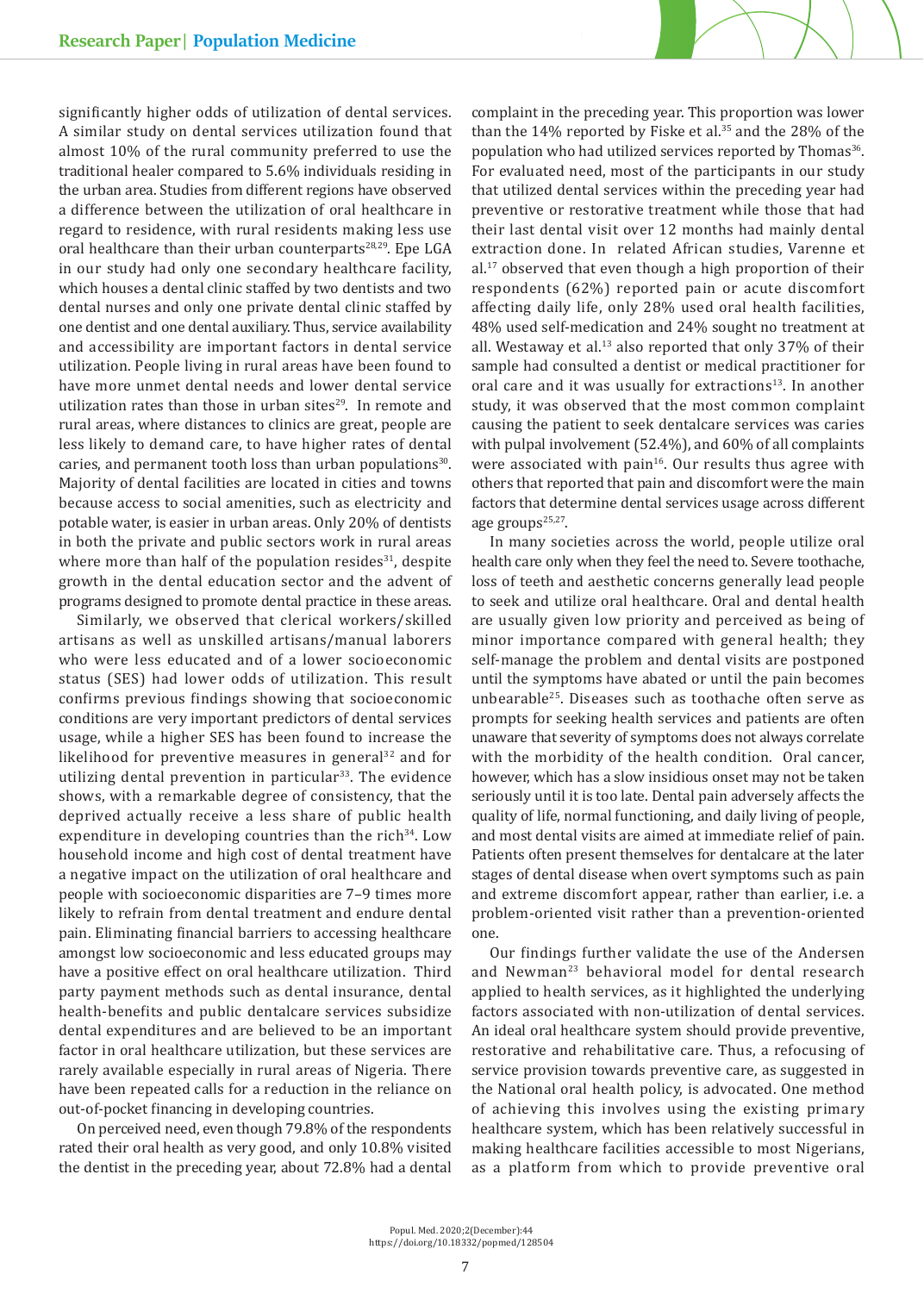

healthcare<sup>37,38</sup>. Watt<sup>39</sup> advocated for an 'upstream' approach to reducing oral health inequalities by moving from approaches that focus on treatment which do not address differences in access to healthy food, costs of toothbrushes, fluoridated toothpaste and preventive care. A common risk factor approach and the utilization of the Basic Package of Oral Care at the PHC level may lead to an improvement in oral health in rural regions of Nigeria.

## **Strengths and limitations**

Data from this study must be interpreted with caution. Our study employed a descriptive design, and a self-reported survey which pre-empts inferences regarding causality and temporal relationships between variables, thus longitudinal studies should be conducted to further validate our findings. Our community-based data collection utilizing a proper sampling method however increases the generalizability of our findings to the Nigerian population.

# **CONCLUSIONS**

Our study highlights the disparities in oral health access for the aged, rural residents, the financially deprived, unskilled workers and those that have a low education level, as well as those that had oral health complaints. Institution of policies to specific predisposing, enabling and need factors are advocated to improve utilization. Such policies should focus on increasing access to preventive oral healthcare in rural areas, increasing public oral health funding, and the inclusion of primary oral health components in the existing primary healthcare system.

# **REFERENCES**

- 1. Glick M, da Silva OM, Seeberger GK, et al. FDI Vision 2020: shaping the future of oral health. Int Dent J. 2012;62(6):278- 291. doi:10.1111/idj.12009
- 2. Adeniyi AA, Oyapero OA, Ekekezie OO, Braimoh MO. DENTAL CARIES AND NUTRITIONAL STATUS OF SCHOOL CHILDREN IN LAGOS, NIGERIA – A PRELIMINARY SURVEY. J West Afr Coll Surg. 2016;6(3):15-38. PMID:28856122.
- 3. Guay AH. The differences between dental and medical care: implications for dental benefit plan design. J Am Dent Assoc. 2006;137(6):801-806. doi:10.14219/jada.archive.2006.0293
- 4. Dolan TA, Peek CW, Stuck AE, Beck JC. Functional Health and Dental Service Use Among Older Adults. J Gerontol A Biol Sci Med Sci. 1998;53A(6):M413-M418. doi:10.1093/gerona/53a.6.m413
- 5. Sintonen H, Tuominen R. Exploring the determinants of periodontal treatment costs: a special focus on cigarette smoking. Soc Sci Med. 1989;29(7):835-844. doi:10.1016/0277-9536(89)90082-8
- 6. Institute of Medicine and National Research Council. Improving access to oral health care for vulnerable and underserved populations. Washington, DC: The National Academies Press; 2011. doi:10.17226/13116
- 7. Petersen PE, Holst D. Utilization of dental health services. In: Cohen LK, Gift HC, eds. Disease prevention and oral health

promotion: Socio-dental sciences in action. Copenhagen, Denmark: Munskgaard; 1995:341-386.

- 8. Chen M, Andersen RM, Barmes DE, Leclercq MH, Lyttle CS. Comparing Oral Health Care Systems: A second international collaborative study. Geneva, Switzerland: World Health Organization; 1997:350. https://apps.who.int/iris/ handle/10665/41976. Accessed October 12, 2020.
- 9. Brown TT, Finlayson TL, Fulton BD, Jahedi S. The demand for dental care and financial barriers in accessing care among adults in California. J Calif Dent Assoc. 2009;37(8):539-547. PMID:19753880.
- 10.Bloom B, Simile CM, Adams PF, Cohen RA. Oral health status and access to oral health care for U.S. adults aged 18-64: National Health Interview Survey, 2008. Vital Health Stat 10. 2012;(253):1-22. PMID:23077776.
- 11.Wall T, Nasseh K, Vujicic M. Financial Barriers to Dental Care Declining after a Decade of Steady Increase. Health Policy Resources Center Research Brief. Chicago, IL: American Dental Association; 2013. https://www.ada. org/~/media/ADA/Science%20and%20Research/Files/ HPRCBrief\_1013\_1.pdf. Accessed July 7, 2014.
- 12.Varenne B, Petersen PE, Ouattara S. Oral health behaviour of children and adults in urban and rural areas of Burkina Faso, Africa. Int Dent J. 2006;56(2):61-70. doi:10.1111/j.1875-595x.2006.tb00075.x
- 13.Westaway MS, Viljoen E, Rudolph MJ. Utilisation of oral health services, oral health needs and oral health status in a peri-urban informal settlement. SADJ. 1999;54(4):149-152. PMID:10518916.
- 14.Samba M, Guinan JC, Sangare A, Da-Danho V, Bakayoko-Ly R. Oral health care practices in Abidjan [article in French]. Odontostomatol Trop. 2004;27(107):37-40. PMID:15900823.
- 15.Adegbembo AO. Household utilization of dental services in Ibadan, Nigeria. Community Dent Oral Epidemiol. 1994;22(5 Pt 1):338-339. doi:10.1111/j.1600-0528.1994.tb02064.x
- 16.Varenne B, Msellati P, Zoungrana C, Fournet F, Salem G. Reasons for attending dental-care services in Ouagadougou, Burkina Faso. Bull World Health Organ. 2005;83(9):650-655. PMID:16211155.
- 17.Varenne B, Petersen PE, Fournet F, et al. Illness-related behaviour and utilization of oral health services among adult city-dwellers in Burkina Faso: evidence from a household survey. BMC Health Serv Res. 2006;6:164. doi:10.1186/1472-6963-6-164
- 18.Osibogun A. Crises and challenges in the Nigerian health sector. Journal of community medicine & primary health care. 2004;16(2):1-7. doi:10.4314/jcmphc.v16i2.32406
- 19.Adeniyi AA, Sofola OO, Kalliecharan RV. An appraisal of the oral health care system in Nigeria. Int Dent J. 2012;62(6):292- 300. doi:10.1111/j.1875-595X.2012.00122.x
- 20.Akpata ES. Oral health in Nigeria. Int Dent J. 2004;54(6 Suppl 1):361-366. doi:10.1111/j.1875-595x.2004.tb00012.x
- 21.Nigeria Federal Ministry of Health. National Oral Health Policy. https://health.gov.ng/doc/ORALHEALTHPOLICY.pdf. Published November 2012. Accessed October 12, 2020.
- 22.Andersen R, Newman JF. Societal and individual